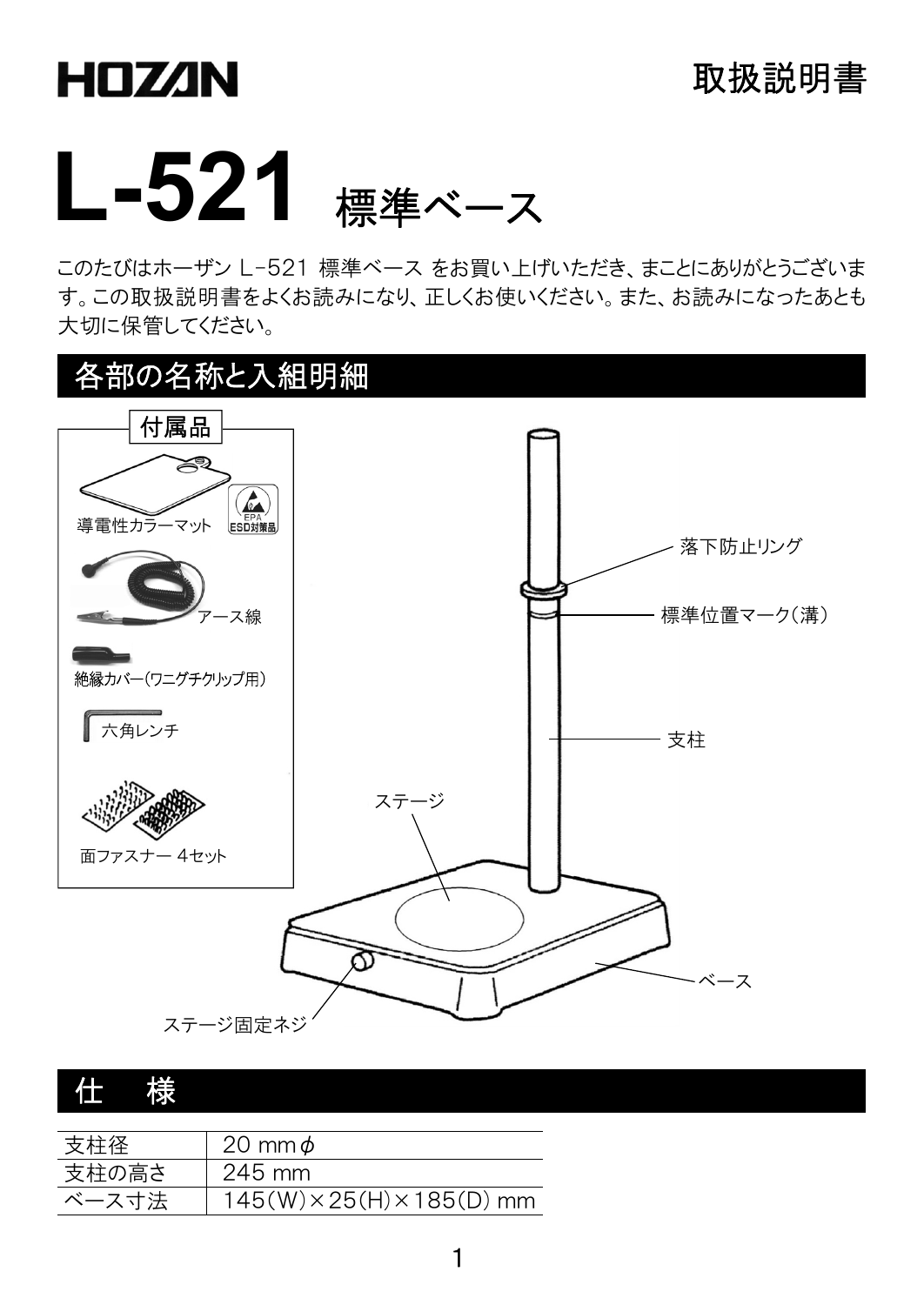#### 注意文の警告マークについて

この取扱説明書ではご使用上の注意事項を次のように区別しています。

警告 …重傷をともなう重大事故の発生を想定してのご注意

注意 …傷害や物的損害を想定してのご注意

なお、「へ注意」として記載されていても、あるいは特に記述がなくても、状況によっては重大 な結果をまねく恐れがあります。正しく安全にご使用ください。

### ご使用上の注意

#### 注意

- 1.必ず水平で安定した場所に設置してください。
- 2. カラーマットをご使用の際には必ずアースをとって使用してください。 基板など観察対象物損傷の恐れがあります。

# ご使用方法

まず入組品がすべて揃っているかご確認ください。



#### 導電性カラーマットを使用しない場合

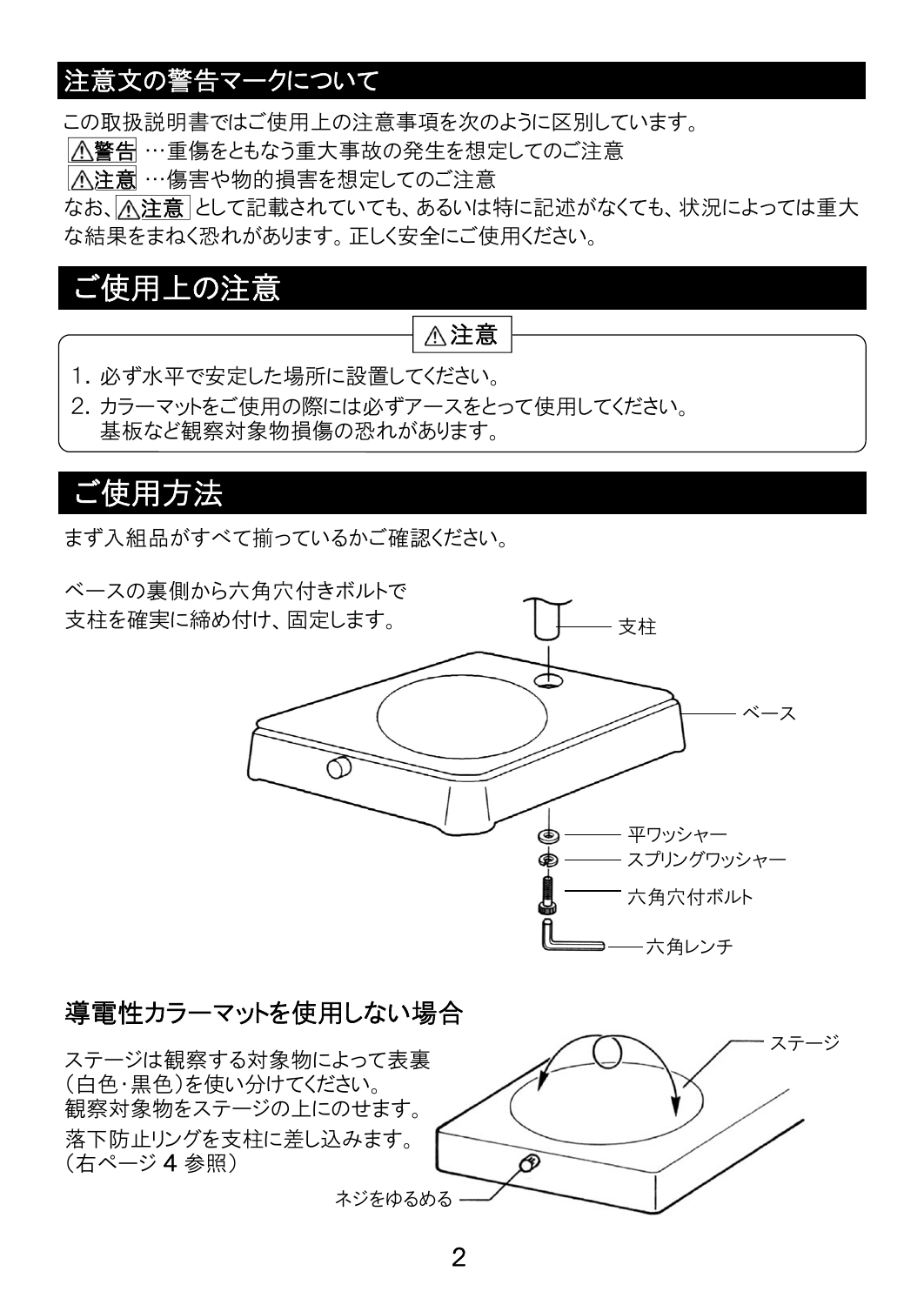# ご使用方法

#### 導電性カラーマットを使用する場合

付属のゴムマットは静電気対策を施した導電性カラーマットです。電子部品など 静電気に敏感なものを観察する場合は、このカラーマットを取り付け、接地(アー ス)してご使用ください。

静電気対策について詳しくは4ページをごらんください。



・ 静電気対策用のアースラインは、動力用アースラインとは別系統で確保してください。 感電の恐れがあります。

・ 導電性カラーマットに活線が触れないように注意してください。感電の恐れがあります。

- あらかじめ装着されている落下防止リングを 支柱からはずします。 1
- 2 カラーマットを、緑の面を上にして支柱 に差し込みます。 面ファスナーをベースの上面とカラー マットの黒い面に貼りつけ、カラーマット を固定します。
- 3 感電防止のため、ワニグチクリップに付属の絶 縁カバーをかぶせます。

支柱うしろの導電性カラーマットのホック(オ ス)にアース線のホック(メス)を接続します。 次に絶縁カバー(※)を装着したワニグチク リップで接地します。

※絶縁カバーが長い場合は適切な長さに カットして使用してください。

4 落下防止リングを支柱に差し込みます。

※ 顕微鏡(鏡筒、接眼レンズなど)、フルHDカメラ、 USBカメラの使用方法については それぞれの 取扱説明書をご覧ください。

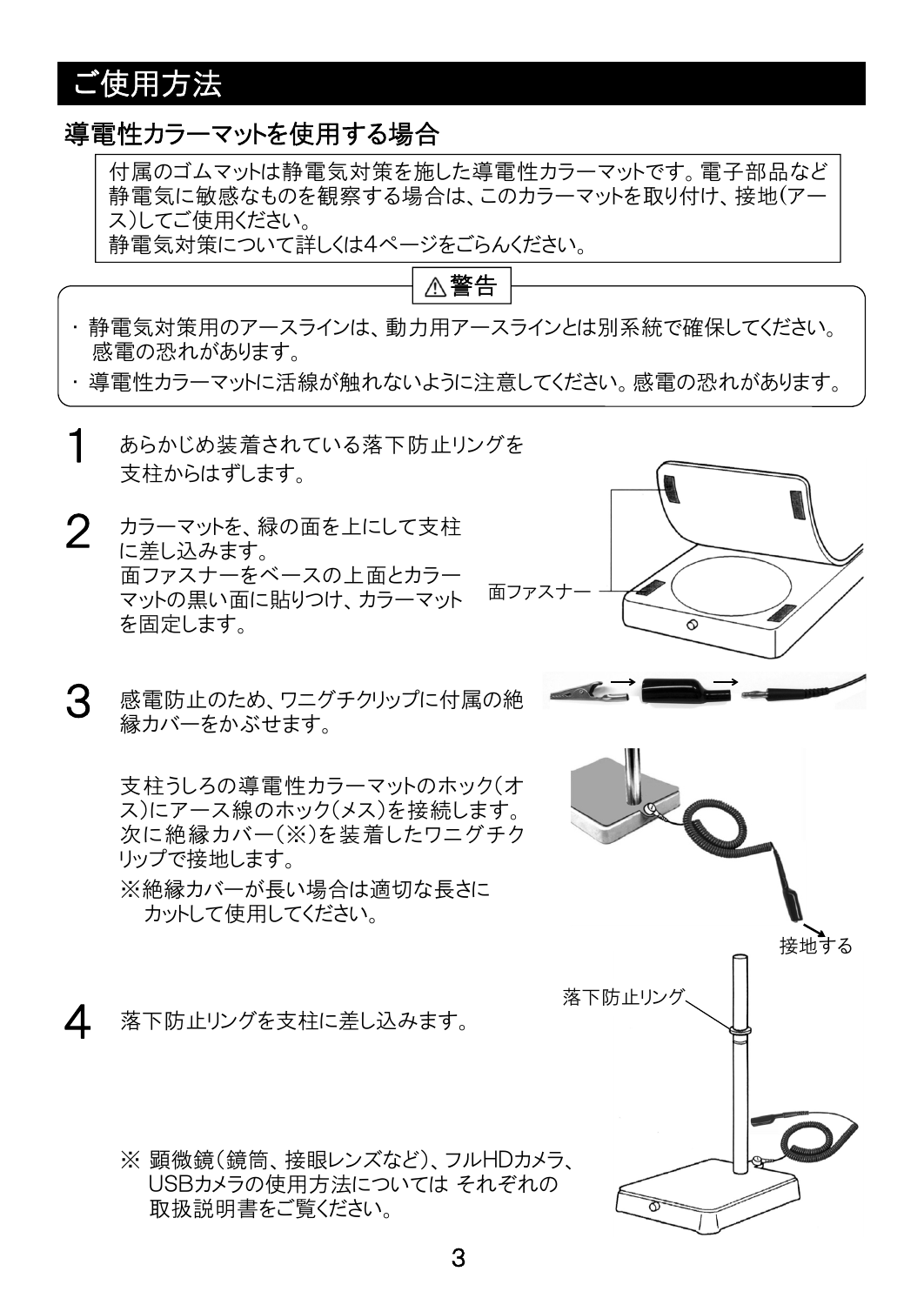# 日常のお手入れ

#### 本体塗装部・樹脂部

- 柔らかい布でからぶきしてください。 有機溶剤(シンナー、アルコール、エーテルなど)でふかないでください。
- 長期保管される場合は、湿気が少なくカビの発生しにくい場所を選んでください。

#### 静電気対策の規格について

ホーザンの静電気製品は、国際規格(IEC61340-5-1)を基にした国内の団体規格(RCJS-5-1 ※)を参考に管理しております。

 $\mathsf{ESD}$ 対策品マーク $\widehat{\mathcal{L}_{\mathbf{S}^{\text{BM}}_{\text{BM}}}$ があるものは、規格値に該当する製品であることを示します。 付属品の導電性カラーマットが該当する規格値は下表となります。

| 表:ESD保護アイテムに対する要求事項(RCJS-5-1から抜粋)              |                                              |                                                 |  |  |  |  |
|------------------------------------------------|----------------------------------------------|-------------------------------------------------|--|--|--|--|
|                                                | 【アイテム個別の要求事項】                                |                                                 |  |  |  |  |
|                                                | 点間抵抗 $Rp(\Omega)$                            | EPAグラウンド抵抗、または<br>グラウンド可能接続点への抵抗 Rg             |  |  |  |  |
| 作業表面、保管棚、<br>トロリー及びカート                         | $1 \times 10^4$ ≤Rp≤1×10 <sup>10</sup><br>注1 | 7.5×10 <sup>5</sup> ≤Rg≤1×10 <sup>9</sup><br>注1 |  |  |  |  |
| 注1 …ESDコーディネータが承認した場合には、規定された下限抵抗値以下の抵抗は許容される。 |                                              |                                                 |  |  |  |  |

※一般財団法人 日本電子部品信頼性センター(RCJ)が公表している規格。 『静電気現象からの電子デバイスの保護 一般要求事項(RCJS-5-1)』





本社 〒556-0021 大阪市浪速区幸町1-2-12 TEL(06)6567-3111 FAX(06)6562-0024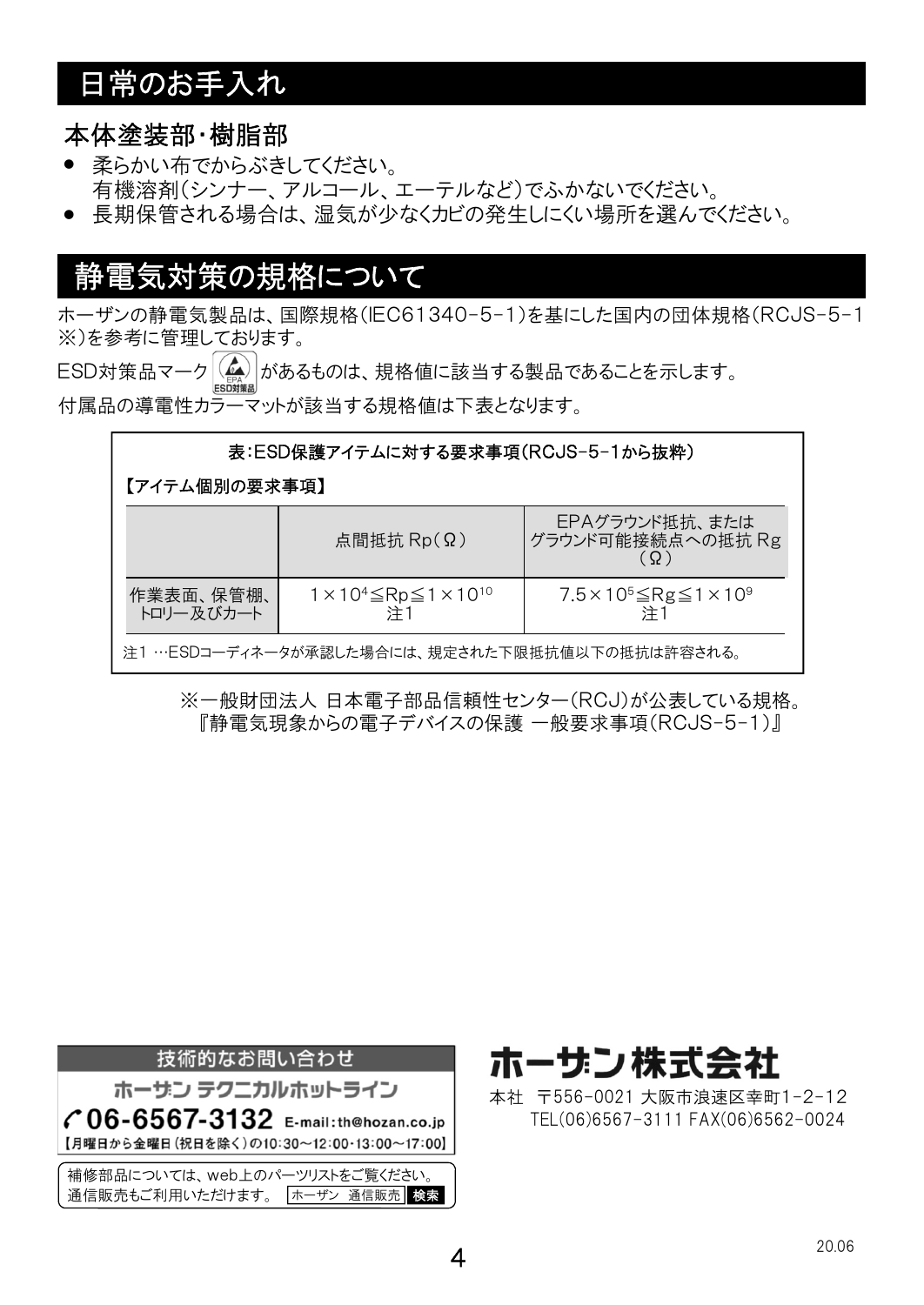



# **L-521 STANDARD TABLE**

Thank you for purchasing the HOZAN L-521 STANDARD TABLE. With proper care and handling, this fine instrument will provide years of trouble-free operation. Please read this entire instruction manual carefully before attempting to place this instrument in service. Please keep this instruction manual available for reference.

#### **Identification of parts and contents**



#### **Specifications**

| Post diameter    | 20 mm $\phi$           |
|------------------|------------------------|
| Post height      | $^{\circ}$ 245 mm      |
| Table dimensions | 145(W)X25(H)X185(D) mm |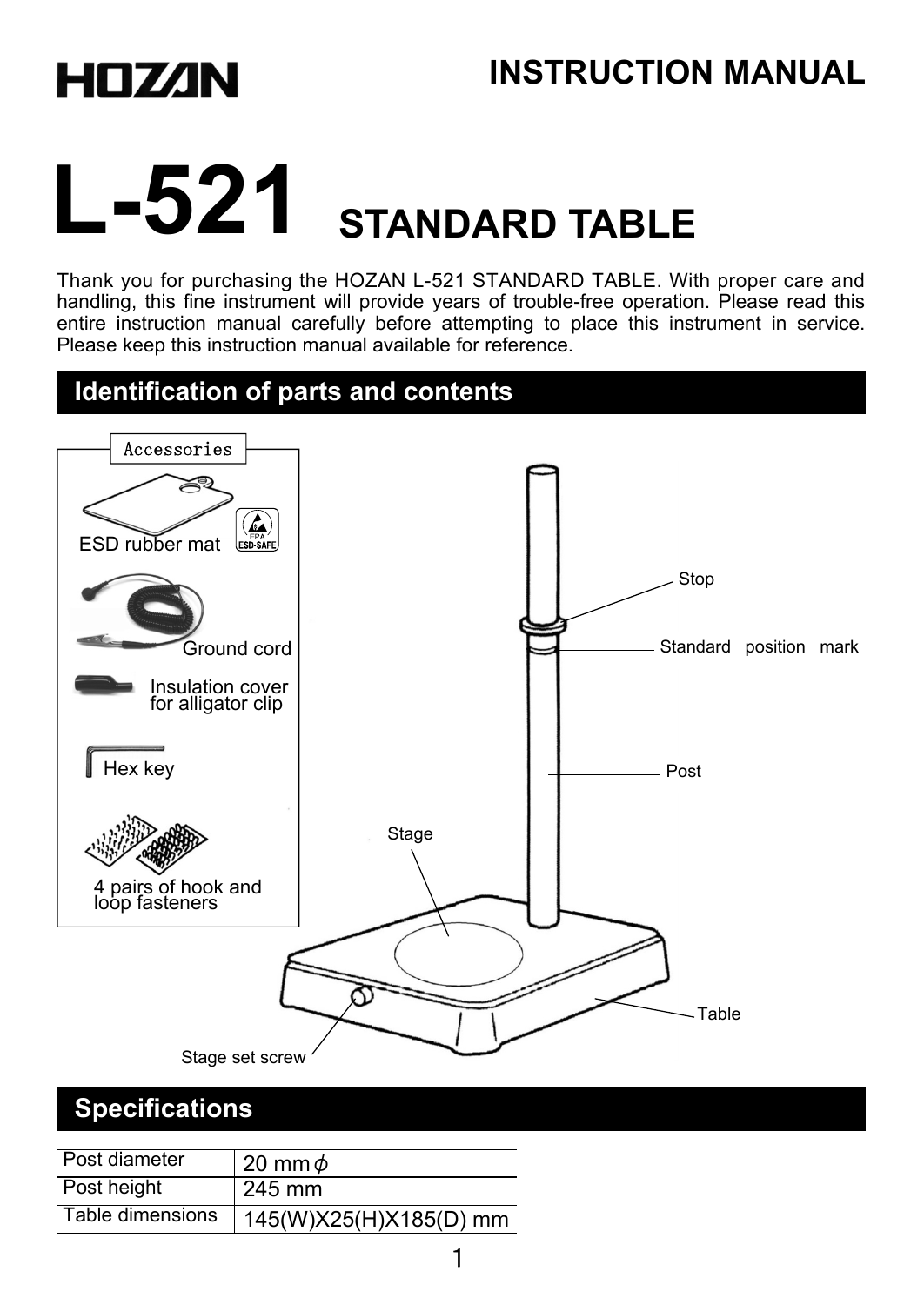#### **Warning and caution symbols**

These symbols are used throughout the instruction manual to alert the user to potential safety hazards as follows :

A **Warning** … Notice when incorrect handling could cause the user's death or serious injury.

Notice when incorrect handling could cause injury to the user or material damage.

Even if the instructions do not have **A Caution** mark, there are some possibilities for a serious situation. Follow the instructions.

#### **Precautions**

**Caution**

- 1. Always set up on a level and stable surface.
- 2. When using the ESD rubber mat, be sure to ground. Otherwise, this could damage the object such as PCB.

#### **Operation**

First, make sure that the contents are complete.



#### **Procedures in case of not using the ESD rubber mat**

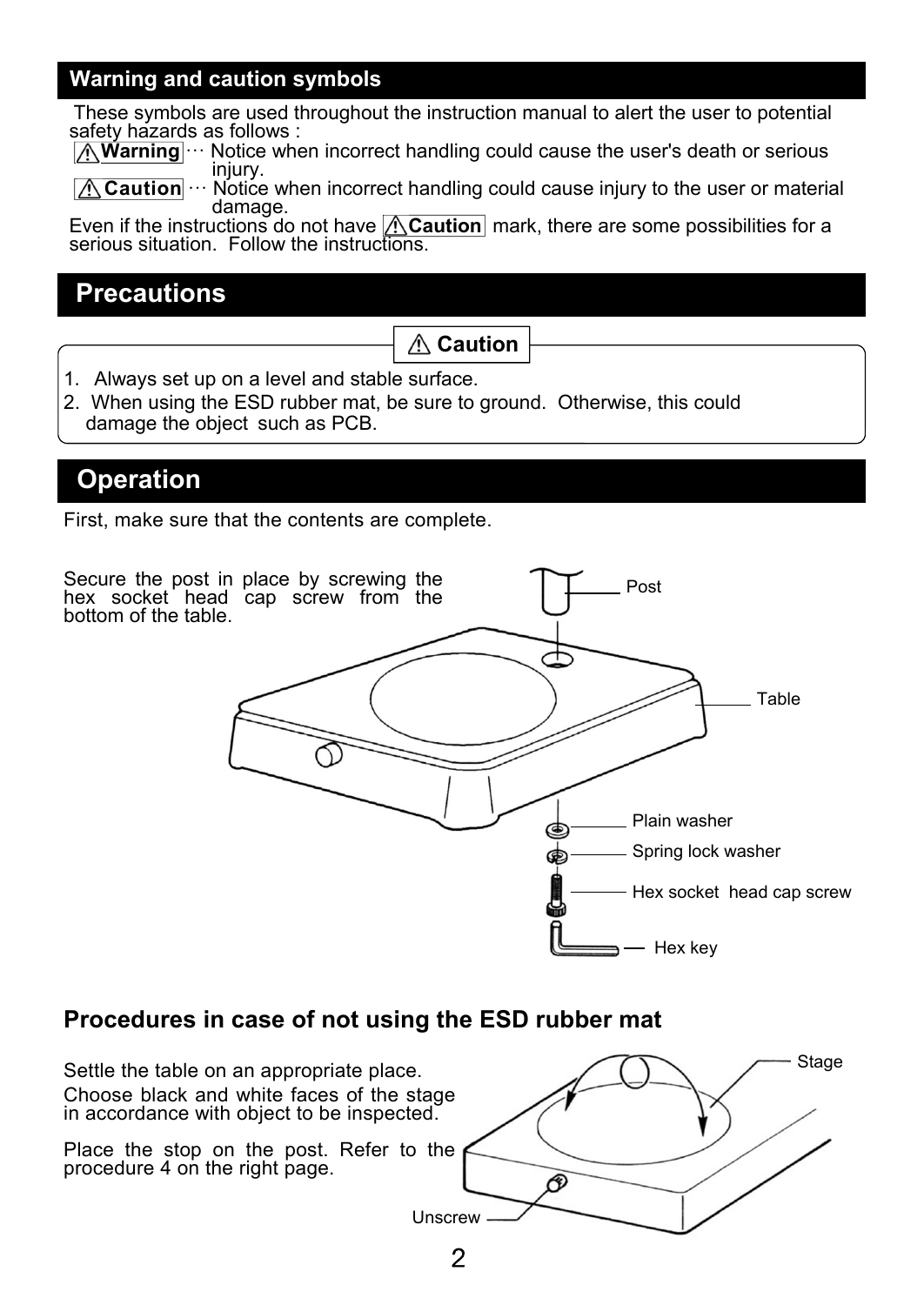#### **Operation**

#### **Procedures in case of using the ESD rubber mat**

The provided rubber mat is a static controlled ESD rubber mat. Use it with grounding when inspecting electronic components which are sensitive to static electricity.



- ・ Secure a ground line for antistatic measures separately from ground lines for motive power. This could cause a shock.
- $\cdot$  Do not allow live wires to touch the ESD rubber mat. Otherwise, this could cause a shock.

Hook and loop fasteners

- Remove the stop on the post.
- $2$  Place the rubber mat on the table with the green side up. Attach the hook and loop fasteners to the top of the table and the black side of the rubber mat so that they can stick together.
- 3 Insert the alligator clip into the insulation cover for protection of electric shock.

Then, attach the socket of the ground cord to the stud of the rubber mat behind the post. Finally, connect the insulated\* alligator clip to the ground.

\*Cut the cover to the proper length as needed.

Grounding Stop Ж

ര

Place the stop on the post.

Refer to each instruction manual for detailed uses of the microscope (head and eyepieces), Full HD camera, USB CAMERA and so on. \*